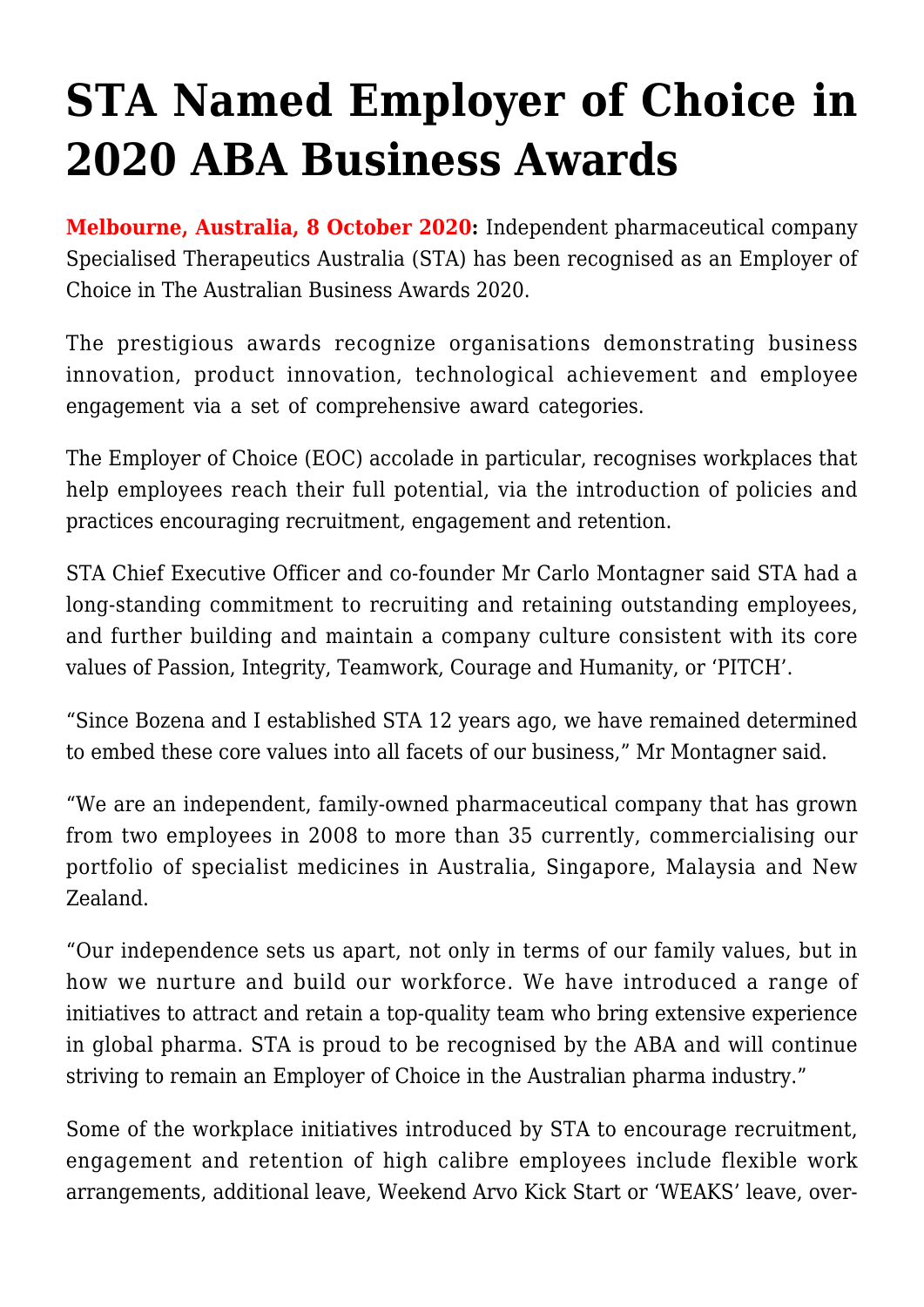and-above the legally required employer superannuation contributions, outstanding health insurance benefits and ongoing training and development.

Mr Montagner added: "Workplace flexibility has been a pillar of our business to date, and will remain so moving forward. Currently, a majority of our employees are women. While we have not hired based on gender but on capability, we understand that female employees are frequently balancing work and life requirements. We have worked hard to achieve an inclusive and accommodating environment at STA that helps all team members fulfill their obligations outside work as well as enjoy career success."

ABA Program Director Ms Tara Johnston said: "Fifty-four organisations have been selected in this year's ABA Employer of Choice Awards. These organisations have demonstrated adaptability in the workplace by utilising flexible and new ways of working and learning.

"The landscape of the workplace environment has changed rapidly, as technology has gained momentum, coinciding with businesses navigating a broad range of interrelated issues from the impact of the current challenges facing the global economy. The ability to work from anywhere, combined with the advances in connectivity tools makes us geographically neutral.

"Leading organisations have begun to implement an entirely new working environment that break down communication barriers, positioning organisations to harness the talent within their organisation, transform the employee experience and position businesses to be more resilient."

Entrant organisations are required to demonstrate achievements across the key areas of Organisational Culture; Leadership & Strategy; Employee Education, Training & Development; Employee Health, Safety & Satisfaction; Performance Management; Recognition & Remuneration.

Organisational participation includes private companies, public companies, multinational subsidiaries, non-government organisations, educational institutions, government departments, government agencies, local government and statutory bodies operating in Australia.